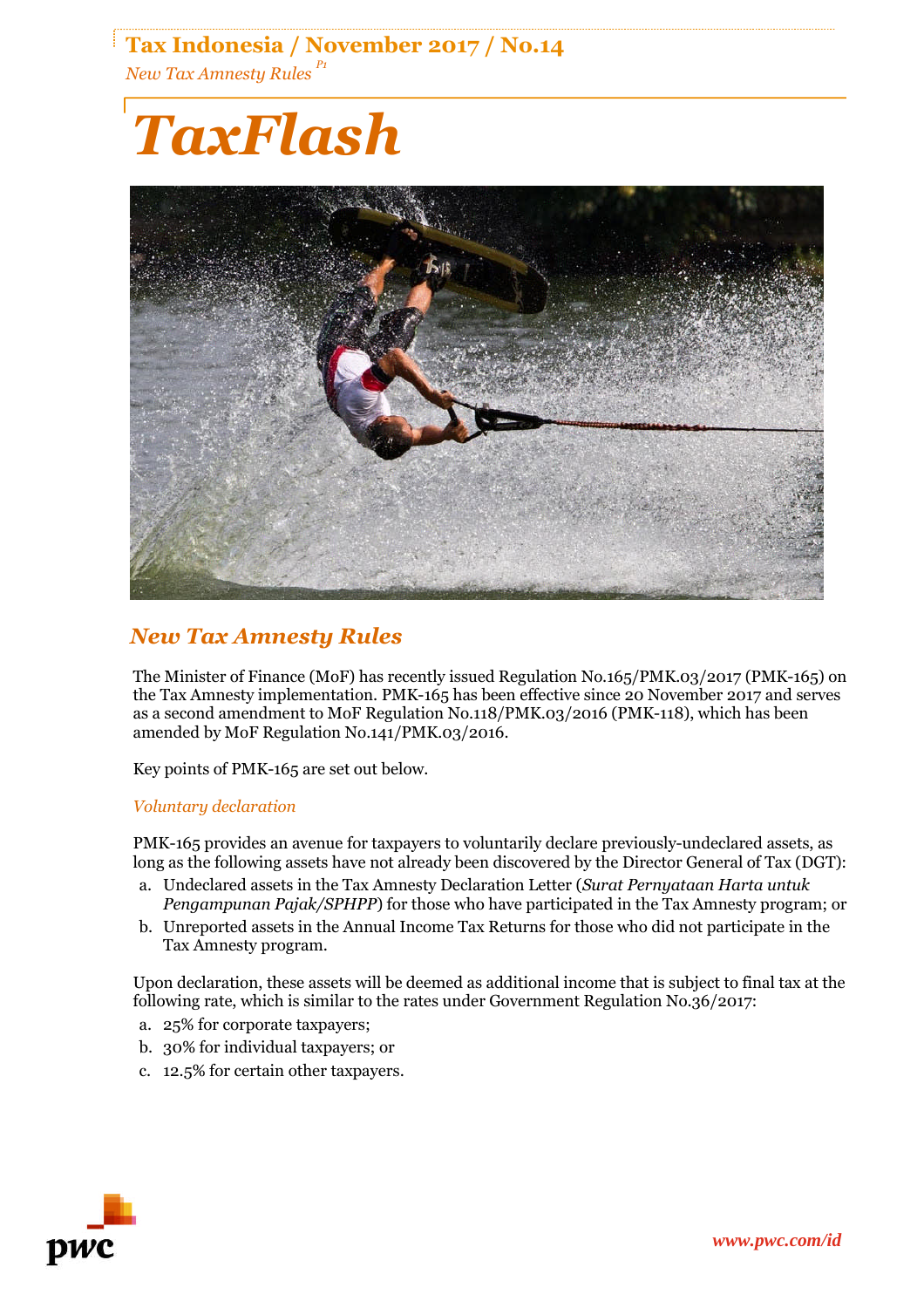This final tax will be applied to the following tax imposition base:

| No.            | <b>Type of asset</b>          | <b>Tax imposition base</b> | <b>Reference</b>                |
|----------------|-------------------------------|----------------------------|---------------------------------|
| $\mathbf{1}$   | Cash or equivalent            | Nominal value              |                                 |
| $\overline{2}$ | Land and/or building          | Sale value (NJOP)          | Government                      |
| 3              | Motor vehicles                | Sale value (NJKB)          | Government                      |
| 4              | Gold or silver                | Sale value                 | PT Aneka Tambang Tbk.           |
| 5              | Shares of listed company      | Shares price               | PT Bursa Efek Indonesia         |
| 6              | Warrant                       | Warrant price              | PT Bursa Efek Indonesia         |
| $\overline{ }$ | Government or corporate bonds | Bonds price                | PT Penilai Harga Efek Indonesia |

In the event that there is no reference on the asset value, taxpayers can use a value determined by a licensed appraiser, or they can request the DGT to do a valuation.

This voluntary declaration should be submitted using an Article 4(2) Final Tax Return along with a Tax Payment Slip of the payment of the final tax due (using Tax Account Code No.411128 and Deposit Code No.422). This submission procedure will be governed by a separate DGT regulation.

The DGT may assess the correctness of the taxpayer's voluntary declaration. If the DGT finds that there is a shortage of payment in the taxpayer's calculation, the DGT will issue an underpaid tax assessment letter.

#### *Alternative to income tax exemption letter*

With regard to income tax exemption on the transfer of titles on land and/or buildings for tax amnesty purposes, taxpayers can use a copy of a Tax Amnesty Approval (*Surat Keterangan Pengampunan Pajak/SKPP*) to be presented to the notary as an alternative to a Tax Exemption Letter from the tax office. To enjoy the income tax exemption, the transfer of title should be completed by 31 December 2017.

#### *Tax amnesty annual reporting compliance*

Under PMK-118, failure to submit Tax Amnesty annual reports will be deemed as a failure to hold onshore assets or failure to repatriate offshore assets, which will lead to the assets being treated as an additional income that is subject to final tax. Under PMK-165, the DGT first needs to ascertain whether such failure has actually occurred, prior to deeming the asset as an additional income.

#### *Dispute resolution avenue*

PMK-165 adds provisions regarding the dispute resolution avenue, which state that any dispute on the tax underpayment assessment letter issued in relation to PMK-165 will be processed under prevailing tax administration regulations.